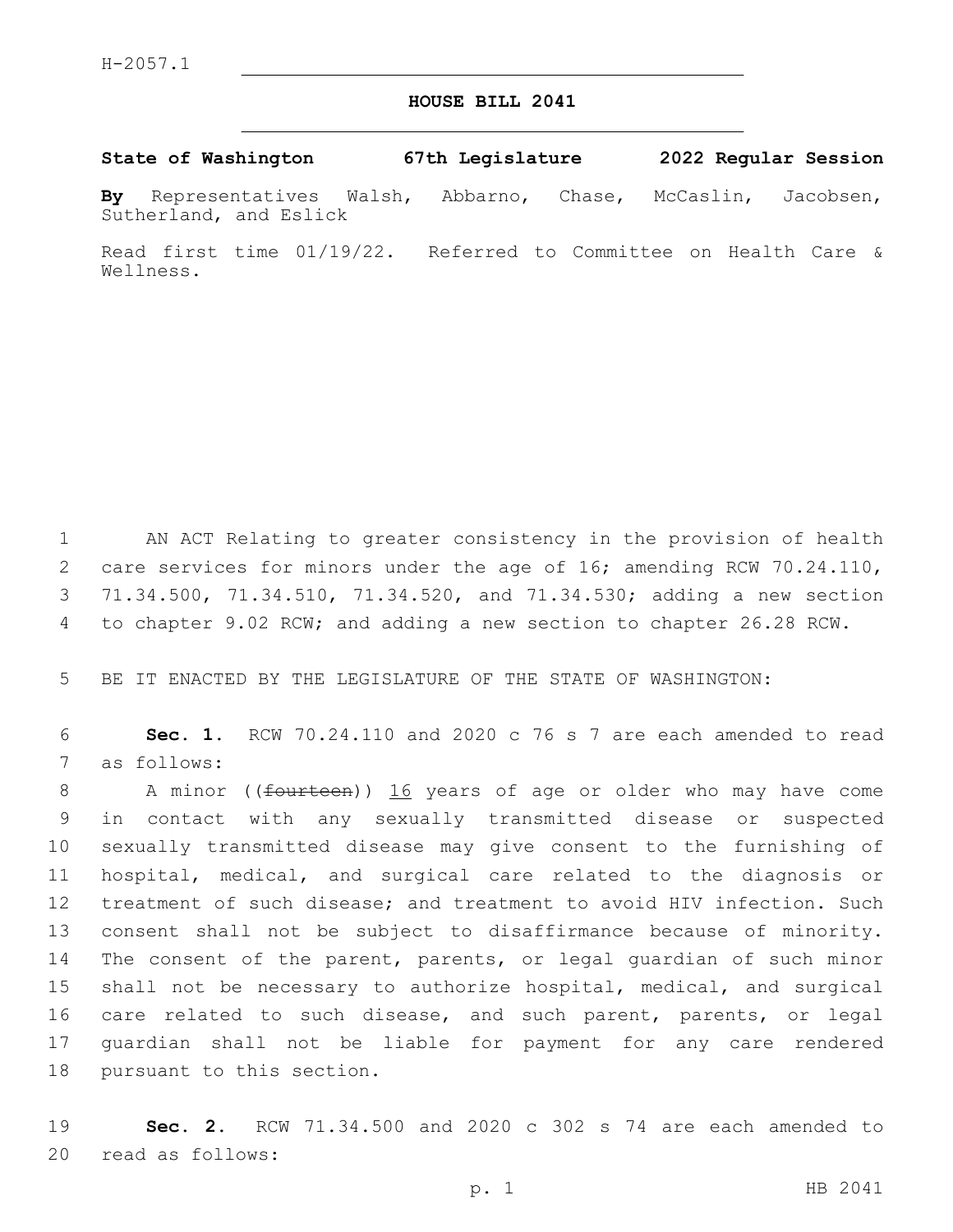(1) ((An adolescent)) A minor 16 years of age or older may admit himself or herself to an evaluation and treatment facility for inpatient mental health treatment or an approved substance use disorder treatment program for inpatient substance use disorder treatment without parental consent. The admission shall occur only if the professional person in charge of the facility concurs with the need for inpatient treatment. Parental authorization, or authorization from a person who may consent on behalf of the minor pursuant to RCW 7.70.065, is required for inpatient treatment of a 10 minor under the age of  $((\text{thittreen}))$  16.

 (2) When, in the judgment of the professional person in charge of an evaluation and treatment facility or approved substance use disorder treatment program, there is reason to believe that a minor is in need of inpatient treatment because of a behavioral health disorder, and the facility provides the type of evaluation and treatment needed by the minor, and it is not feasible to treat the minor in any less restrictive setting or the minor's home, the minor 18 may be admitted to the facility.

 (3) Written renewal of voluntary consent must be obtained from 20 the applicant no less than once every  $((\text{twelve}))$  12 months. The minor's need for continued inpatient treatments shall be reviewed and 22 documented no less than every ((one hundred eighty)) 180 days.

 **Sec. 3.** RCW 71.34.510 and 2019 c 381 s 4 are each amended to read as follows:24

 (1) The professional person in charge of an evaluation and 26 treatment facility shall provide notice to the parent of ((an 27 adolescent)) a minor 16 years of age or older when the ((adolescent)) minor is voluntarily admitted to inpatient treatment under RCW 71.34.500 solely for mental health treatment and not for substance use disorder treatment, unless the professional person has a compelling reason to believe that such disclosure would be 32 detrimental to the ((adolescent)) minor or contact cannot be made, in which case the professional person must document the reasons in the 34 ((adolescent's)) minor's medical record.

 (2) The professional person in charge of an evaluation and treatment facility or an approved substance use disorder treatment 37 program shall provide notice to the parent of  $((an - ad - de - a))$  a minor 16 years of age or older voluntarily admitted to inpatient treatment under RCW 71.34.500 for substance use disorder treatment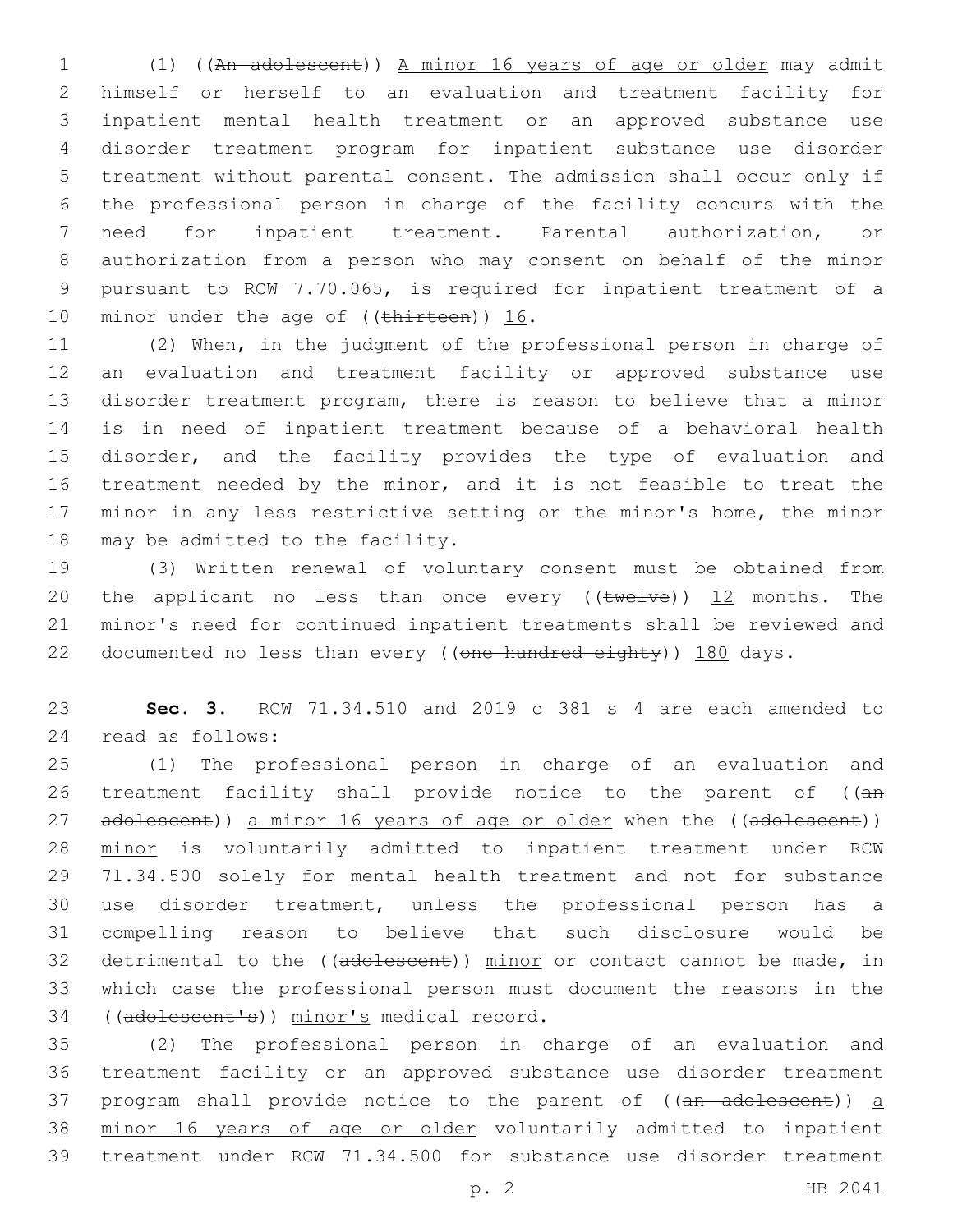1 only if: (a) The ((adolescent)) minor provides written consent to the 2 disclosure of the fact of admission and such other substance use 3 disorder treatment information in the notice; or (b) permitted by 4 federal law.

5 (3) If the professional person withholds notice to a parent under 6 subsection (1) of this section, or such notice cannot be provided, 7 the professional person in charge of the facility must consult the 8 information that the Washington state patrol makes publicly available 9 under RCW 43.43.510(2) at least once every eight hours for the first 10 ((seventy-two)) 72 hours of treatment and once every ((twenty-four)) 11 24 hours thereafter while the ((adolescent)) minor continues to 12 receive inpatient services and until the time that the professional 13 person contacts a parent of the ((adolescent)) minor. If the 14 ((adolescent)) minor is publicly listed as missing, the professional 15 person must immediately notify the department of children, youth, and 16 families of its contact with the youth listed as missing. The 17 notification must include a description of the ((adolescent's)) 18 minor's physical and emotional condition.

 (4) The notice required under subsections (1) and (2) of this section shall be in the form most likely to reach the parent within 21 ((twenty-four)) 24 hours of the ((adolescent's)) minor's voluntary 22 admission and shall advise the parent: (a) That the ((adolescent)) 23 minor has been admitted to inpatient treatment; (b) of the location and telephone number of the facility providing such treatment; (c) of the name of a professional person on the staff of the facility 26 providing treatment who is designated to discuss the ((adolescent's)) minor's need for inpatient treatment with the parent; and (d) of the medical necessity for admission. Notification efforts under subsections (1) and (2) of this section shall begin as soon as reasonably practicable, considering the ((adolescent's)) minor's 31 immediate medical needs.

32 **Sec. 4.** RCW 71.34.520 and 2019 c 381 s 5 are each amended to 33 read as follows:

 (1) Any ((adolescent)) minor 16 years of age or older voluntarily admitted to an evaluation and treatment facility or approved substance use disorder treatment program under RCW 71.34.500 may give notice of intent to leave at any time. The notice need not follow any specific form so long as it is written and the intent of the 39 ((adolescent)) minor can be discerned.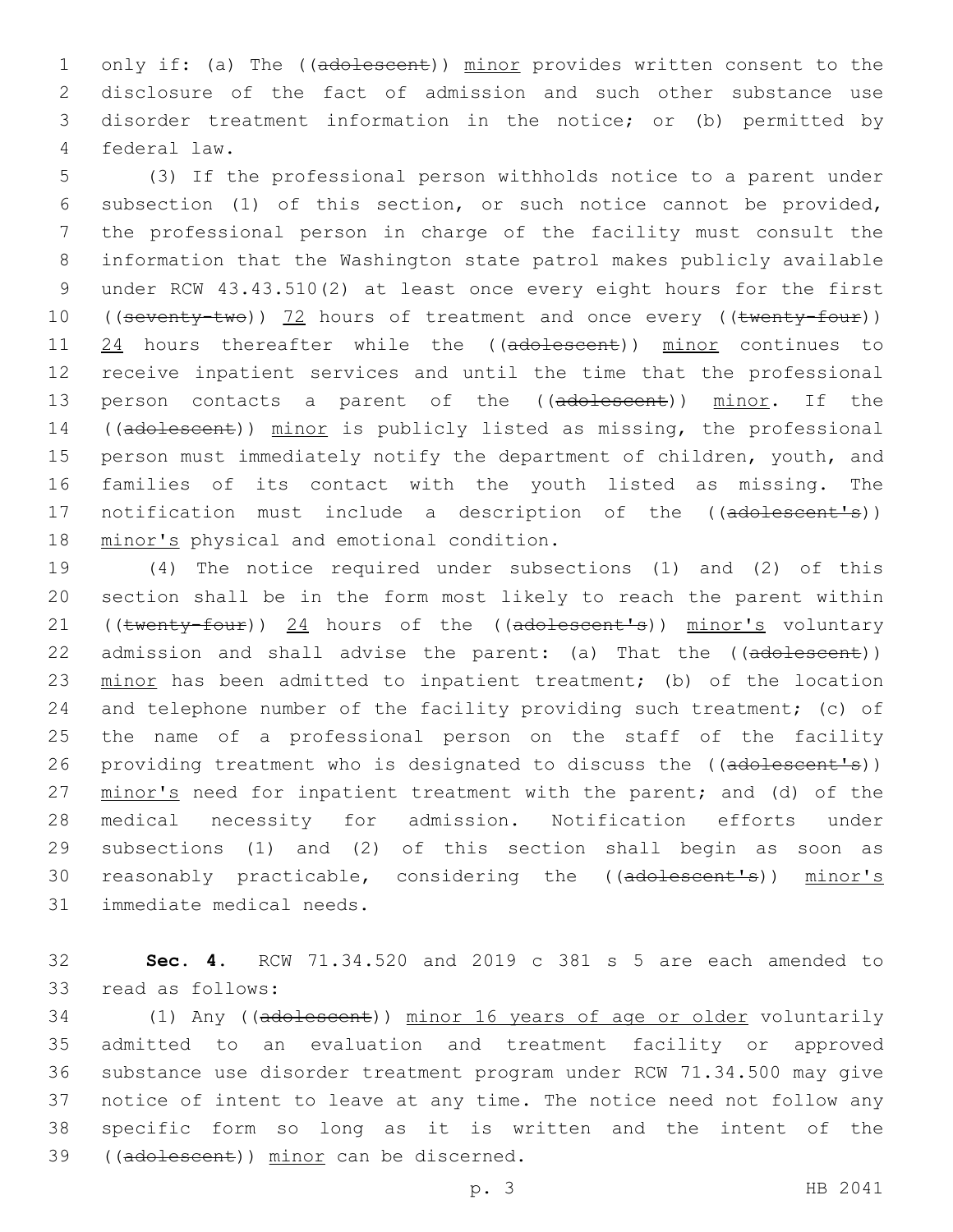1 (2) The staff member receiving the notice from a minor 16 years 2 of age or older shall date it immediately and record its existence in 3 the ((adolescent's)) minor's clinical record.

4 (a) If the evaluation and treatment facility is providing the 5 ((adolescent)) minor solely with mental health treatment and not 6 substance use disorder treatment, copies of the notice must be sent 7 to the ((adolescent's)) minor's attorney, if any, the designated 8 crisis responders, and the parent.

9 (b) If the evaluation and treatment facility or substance use 10 disorder treatment program is providing the ((adolescent)) minor with 11 substance use disorder treatment, copies of the notice must be sent 12 to the ((adolescent's)) minor's attorney, if any, the designated 13 crisis responders, and the parent only if: (i) The ((adolescent)) 14 minor provides written consent to the disclosure of the 15 ((adolescent's)) minor's notice of intent to leave and such other 16 substance use disorder information; or (ii) permitted by federal law.

17 (3) The professional person shall discharge the ((adolescent)) 18 minor 16 years of age or older from the facility by the second 19 judicial day following receipt of the ((adolescent's)) minor's notice 20 of intent to leave.

21 **Sec. 5.** RCW 71.34.530 and 2019 c 381 s 6 are each amended to 22 read as follows:

23 Any ((adolescent)) minor 16 years of age or older may request and 24 receive outpatient treatment without the consent of the 25 ((adolescent's)) minor's parent. Parental authorization, or 26 authorization from a person who may consent on behalf of the minor 27 pursuant to RCW 7.70.065, is required for outpatient treatment of a 28 minor under the age of  $((\text{thitrteen}))$  16.

29 NEW SECTION. **Sec. 6.** A new section is added to chapter 9.02 RCW 30 to read as follows:

31 Notwithstanding any provision of law to the contrary:

 (1) A parent or legal guardian of a minor under the age of 16 may not be held financially responsible for services related to an abortion received by the minor if the parent or legal guardian did 35 not consent to such services; and

36 (2) The state may not expend any funds to permit a minor under 37 the age of 16 to voluntarily terminate a pregnancy without the 38 consent of the minor's parent or legal guardian, unless, as